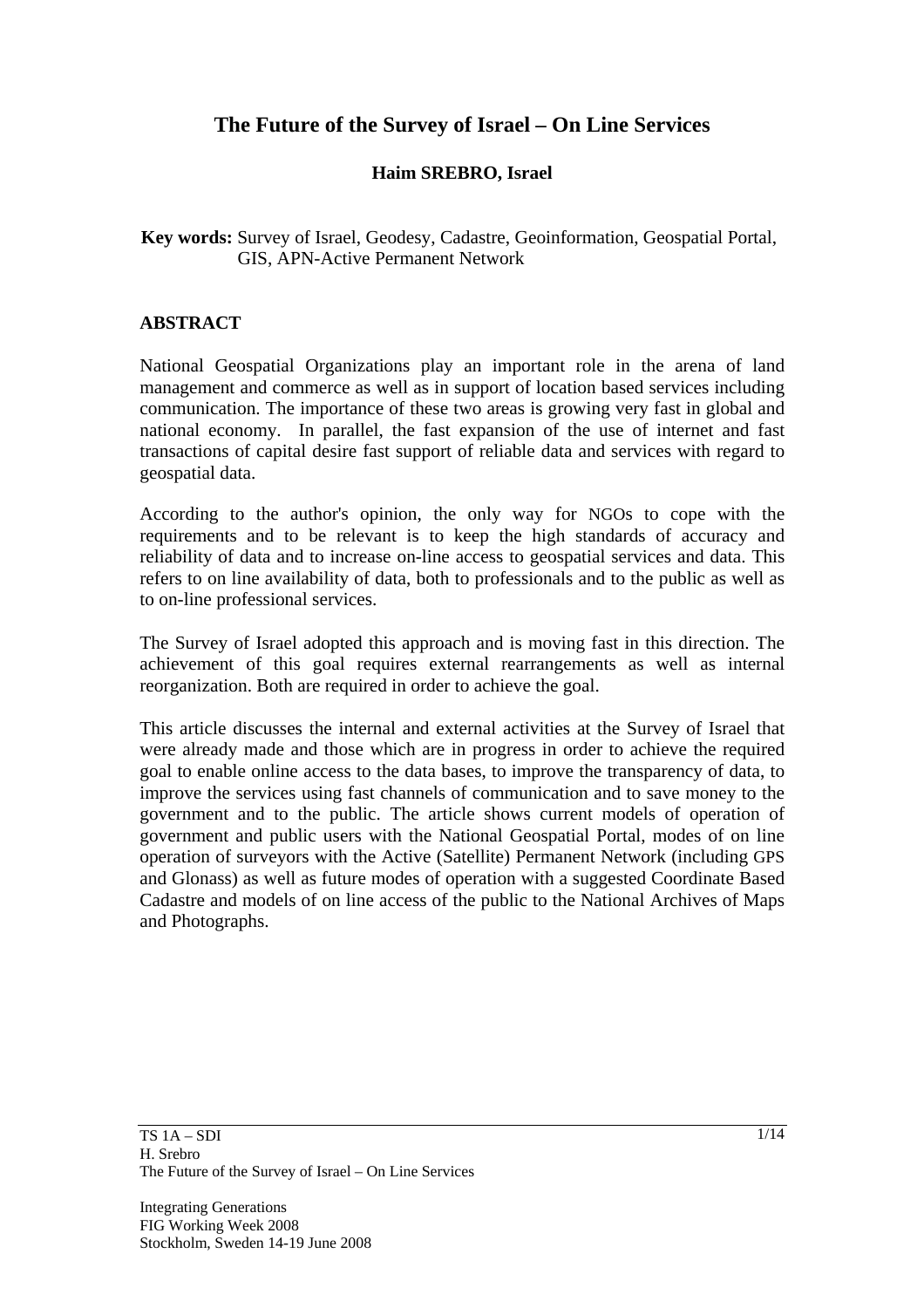# **The Future of the Survey of Israel – On Line Services**

### **Haim SREBRO, Israel**

# **THE TRADITIONAL ENVIRONMENT AT THE SURVEY**

The Survey of Israel (SOI) is a governmental agency responsible for four basic areas:

- Responsibilities with regard to the profession, regulations, professional guidelines of the director, licensing of surveyors, inspection and enforcement and promotion of the profession.
- Geodesy, including the geodetic network.
- Cadastre, including regional offices.
- Mapping and geospatial data and services.



The traditional responsibility with regard to the management of the profession was characterized by preparing new regulations to cope with the changing technologies managing the practice of new surveyors and licensing surveyors. The survey Ordinance of 1929 has been the basis of the legislation since 1929. During the last decades, survey regulations are published every decade. The last version was published in 1998. A new version of regulations is in process (Steinberg G., 2006). Since 1998 the Director General is publishing guidelines to enable surveyors to cope with technological advances. An additional responsibility is the maintenance of international boundaries.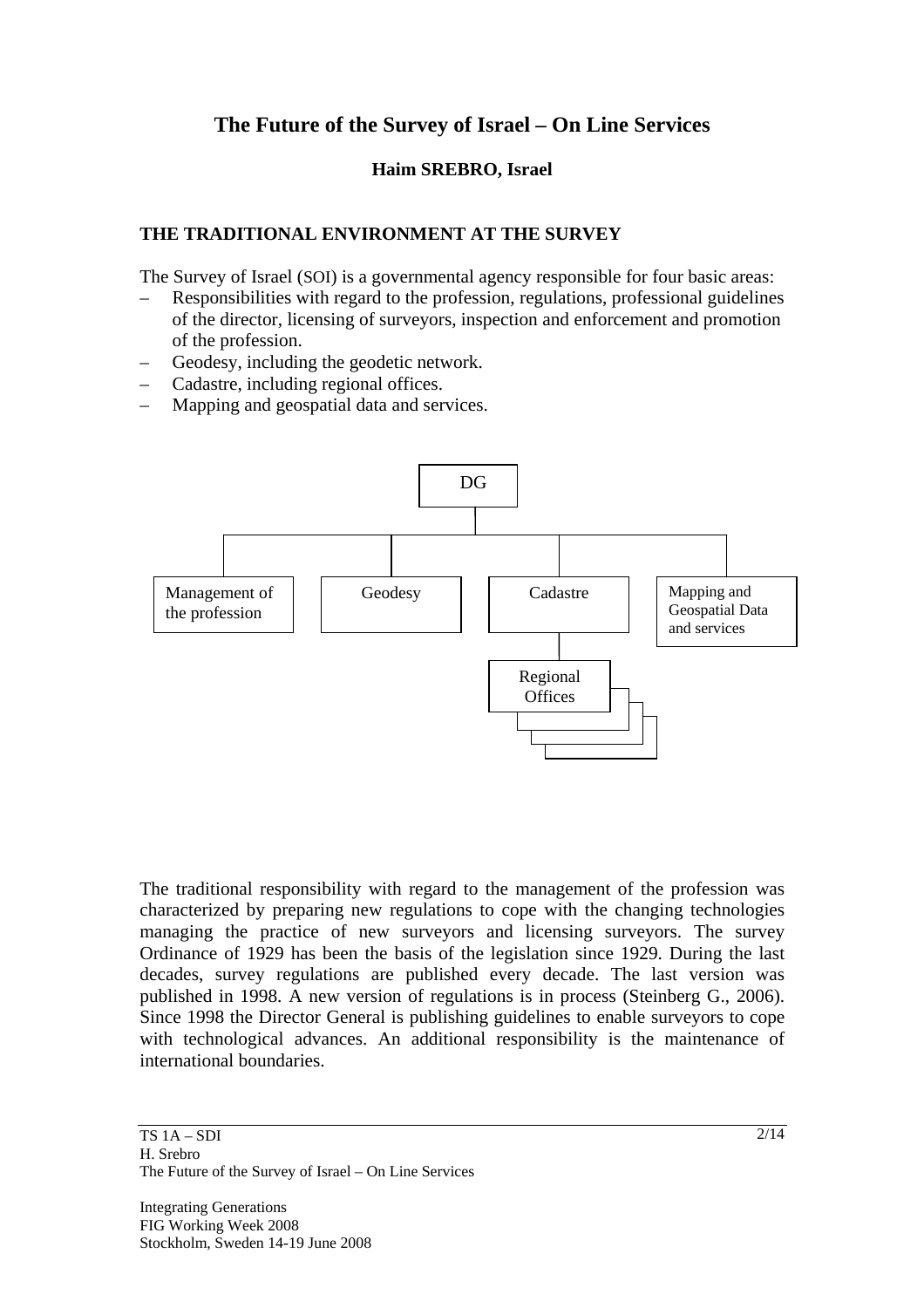The geodetic infrastructure is consisted of a network of tens of thousands of control points out of hundreds of thousands of control points of the triangulation, which were constructed and surveyed since 1920 when the Survey of Palestine was established by the British Mandatory regime. The traditional geodetic grid used to be the Israeli grid, which was based on the Palestine Grid. In 1995 this grid was replaced by the New Israeli Grid, based on new survey and triangulation.

The cadastre in Israel was established in 1928 based on Torrence principles. As for today, more than ninety five percent of Israel already went through the basic process of land settlement. In addition to the slow advance in the settlement process of the rest of the lands due to complicated land claims, most of the cadastral activities include reparcellation due to economical activities and land development. These activities require the control and certifications of the SOI for land registration. Since all the professional documents and data are managed by the SOI, the private surveyors, who inherited the traditional job of the government surveyors in preparation of blocks and plans, are required to visit physically the archives of the SOI in order to look for old data, including hard copy block plans, field sheets and field books, or in order to acquire data from the geodetic and cadastral digital data base of the SOI.

This process requires a lot of time, both of the surveyors and of the government employees. In addition, the quality of the hard copy materials continues to deteriorate and surveyors face unavoidable problems of in accurate data due to low quality and due to inconsistencies in traditional data. These problems resulted in slowing the process of survey and preparation of land mutations, including the process of control and evaluation of the mutation plans. Thus, influencing the process of land development as well as causing long delays in land registration.

In spite of the high quality of the traditional SOI maps, the development of an independent national GIS at the SOI extracted from 1:40,000 aerial photography since 1991 caused problems of compatibility between the GIS and the hard copy maps, as well as problems of parallel investment in updating. Customers were required to come to the SOI in order to purchase data from the National GIS. The selling models were rigid and not user friendly. This did not satisfy the dynamic developing GIS markets and especially the location based industry. This situation was counter productive in spite of the recognition of the customers of the high quality of data.

# **THE CURRENT STATUS**

The requirement of the market both the private market and the government and public environment led the SOI to the understanding that there should be a major change towards better response to user requirements.

The result of this understanding was to change products, to increase the variety of products, to update the database more frequently and make data available to users faster, preferable on line. In addition, there was a requirement to improve accuracies.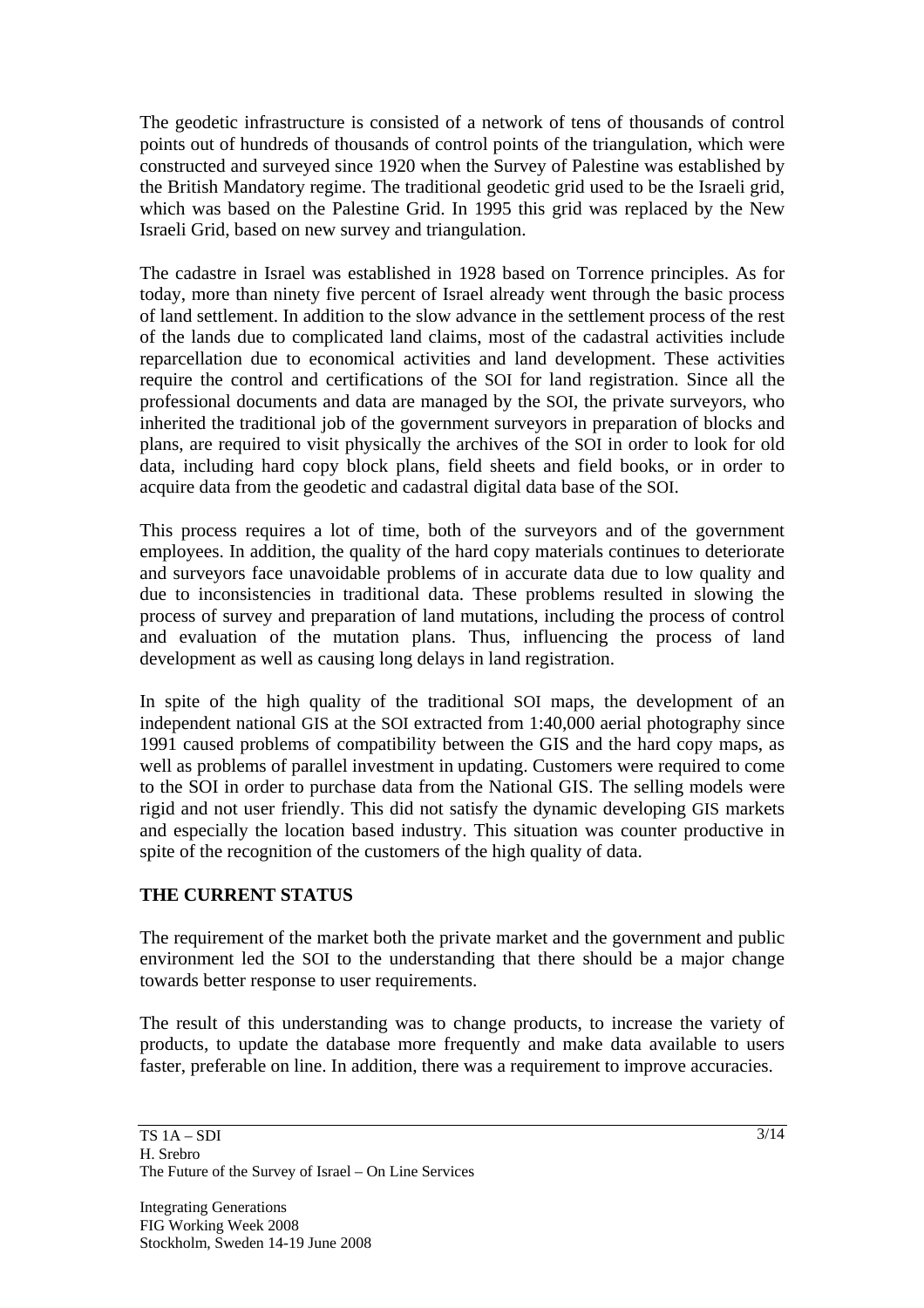Other results were: to adopt most advanced technologies, to change the production processes and to shorten the production times; to define or adopt standards and specifications for data transfer and for digital products; to improve quality control and data management; to improve the availability and accessibility of data services to the users, either internal or external, and to define new models of service.

The leading requirement and basis for integrated geospatial management is to handle the geospatial information on the basis of accurate coordinate based reference.

Technology enables this process, and new network was established based on satellite permanent stations (APN-Active Permanent Network) including 18 stations, and will increase this year to 19 stations. Half of the stations will operate with GPS satellites; the other half will work both with GPS and GLONASS satellites. This will improve the effective coverage of the existing stations, especially for RTK (Real Time Kinematic) mode of service. In addition to RTK the permanent stations supply also VRS (Virtual Reference Stations) service and DGPS service.



**Fig. 1:** The Active Permanent Network

The permanent stations are the nucleus of the current Israeli geodetic grid, called ISRAEL GRID 2005 (IG05), (Steinberg G. and Even Tzur G., 2005). The new grid consists on three components:

G0 – The permanent stations

TS 1A – SDI H. Srebro The Future of the Survey of Israel – On Line Services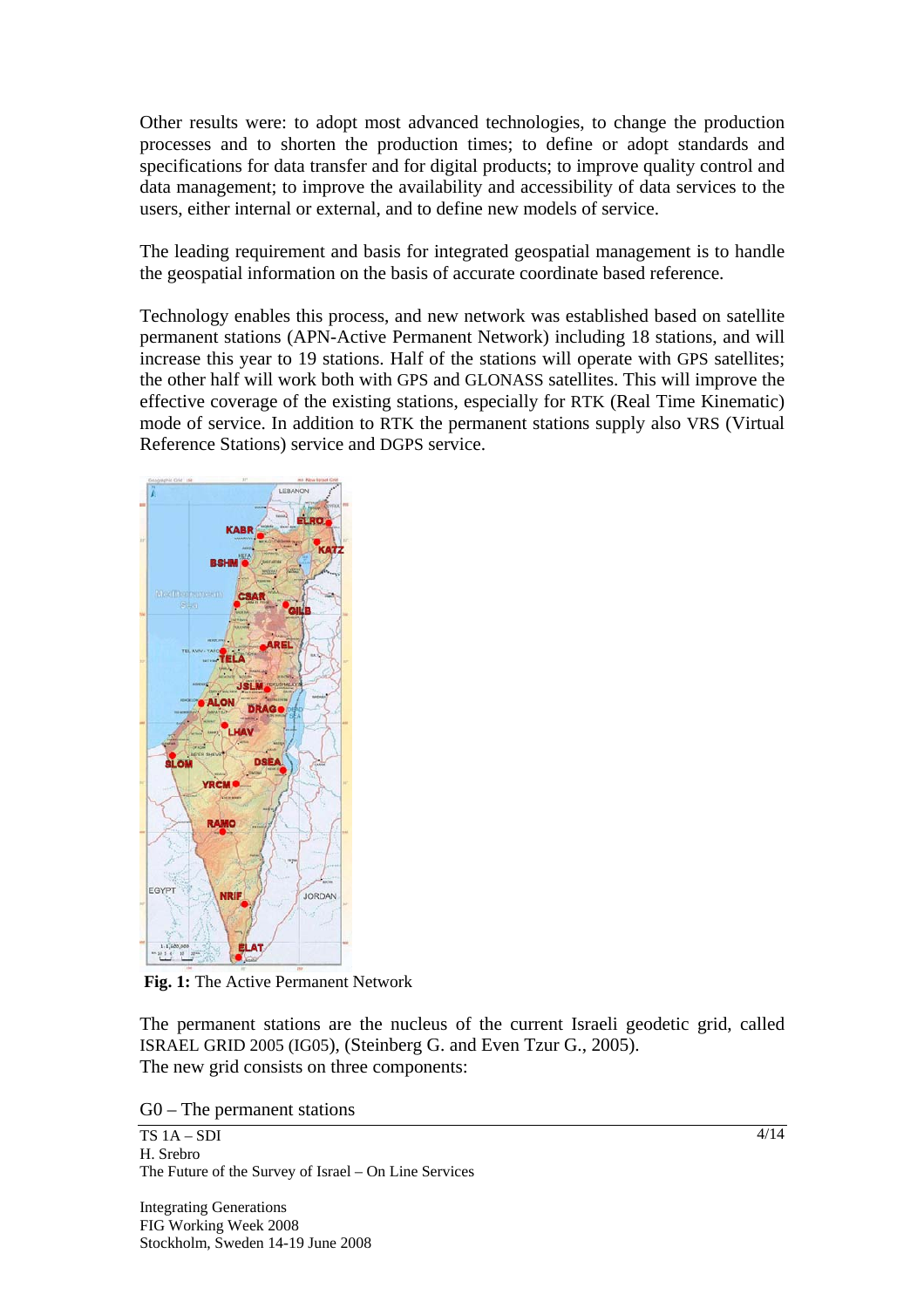- G1 150 stable control stations constructed in cooperation with the Geological Survey of Israel, (GSI) used originally for monitoring the geodynamic movements of the earth. These stations are measured periodically (every 5 years since 1997) with reference to G0 stations.
- G2 1,300 control points measured with reference to G0 stations.

These points define the formal national geodetic reference system, and are of highest accuracy.

Additional control points will also be incorporated in the new geodetic data base. These are control points measured by private surveyors and controlled and certified by the SOI. These points will be considered at lower quality than the main points (G0, G1 and G2).

In addition to the new network a series of professional guidelines were published by the Director of the Survey of Israel in the interim phase before new regulations are prepared and enter into force.

An innovative approach was implemented in the professional directives for the vertical reference based on implementing a statutory undulation model (Steinberg G. and Even-Tzur G., 2006).

The current status of the cadastral activities includes a computerized environment of the land survey and office work for the production of the mutation plans. The historical archives are partly computerized and the management of the cadastral data base is integrated in a cadastral GIS which serves the requirements of management, but since most of the data of the traditional block plans was digitized from the graphic hard copies it is not accurate enough for the registration itself. The field survey is performed by private surveyors, who have to come to one of the SOI offices in order to assemble the required reference data, and in order to get confirmation for the specific produced control points.

In Addition to the approval of the control points, an approval of the mutation plans is required as well. Two major measures were taken last year for acceleration of the control and approval of the mutation plans. One was internal, including a development of a unified overall command and control system (Forrai J. et al., 2004 and 2008). The other one was external, refers to outsourcing the assessment and confirmation of mutation plans by nomination of supervising surveyors (Forrai J. et al, 2006) to cover up to now third of the annual amount of mutation plans. In addition, first functions of direct access of the public to cadastral managerial data were launched successfully using the internet.

A few pilot projects were executed in order to progress toward a digital coordinate based spatial cadastre. These projects included an R&D 3D cadastre comprehensive project (Shoshani U. et al., 2004) followed by a few implementation projects, required for planning multi dimensional sites, which include in part of the cases accommodation and/or commercial complexes above or beneath archeological sites,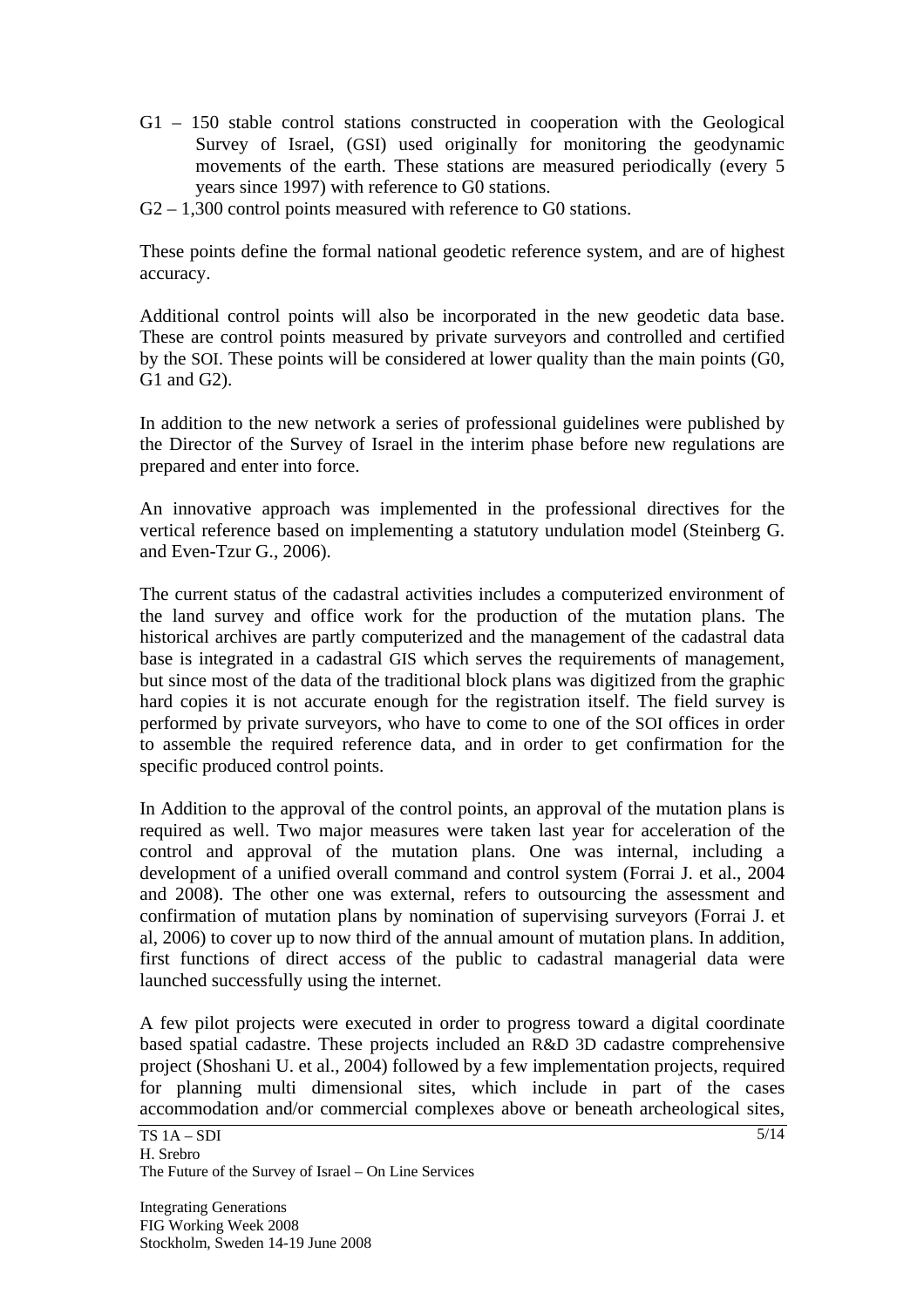underground traffic tunnels and interchanges, preparing the multilayer cases for spatial land registration. The planning, the management and the land registration in these cases should be handled on a coordinate based reference usually on a GIS platform. For the time being only few special cases are taken care of under cooperation between the Survey of Israel, the Land Management Authority and private surveyors. Up to date the results enable 3D registration but this is not accomplished because the legal arrangements are not prepared yet.

There is a wide understanding that an accurate coordinate based cadastre (CBC) should replace the existing hard copy databases. This understanding is shared by the three components of the professional community in Israel: The Survey of Israel, the academy and the private surveyors. A CBC would contribute to handling lands as a commodity in the commercial market. It would accelerate the registration process, increase the precision of land management and reduce friction which leads to courts.

The current geodetic infrastructure based on the APN supports a CBC enabling real time and high accuracy. The required legal change is challenged especially because of the problem of differences between the registered parcel areas and the accurate parcel areas, as computed from the coordinates. This is relevant to property rights and requires legal solutions. But there is an option to accomplish most of the migration from the hard copy data base to a coordinate based database without the registration itself. This will enable a surveyor who prepares a new mutation plan to refer to the coordinates and just to check for the existence of authentic points in the area saving him the current requirement to look for old hard copy files and to execute a complicated time consuming research.

Due to the high cost of the project of transforming legacy cadastral data into CBC a few feasibility studies were carried out as well as an economic assessment.

The economical assessment showed high revenue in such a project. The feasibility projects showed a requirement for different approaches in different areas like state open deserted areas, agricultural areas, low density populated areas and highly densed populated areas. The fastest and cheapest areas to take care of are state owned, unpopulated lands, where it is easy for the state to change limits and areas. The most complicated areas are private owned areas in the cities, where the economic significance of any change may be dramatic […where any change may have high value significance]. In addition, the pilot projects showed the importance of locating and surveying old authentic points which disappeared due to accelerate development and are required as anchor points for future transformations.

As a result of the pilot projects the Survey is leading an effort of transforming around two thirds of the lands which are state owned unpopulated lands. This should be a relatively low cost project, which can be accomplished in 4 to 5 years. Meanwhile conducting additional pilot projects and the accumulated experience will improve the assessment and support a program as to the way to proceed in more complicated areas.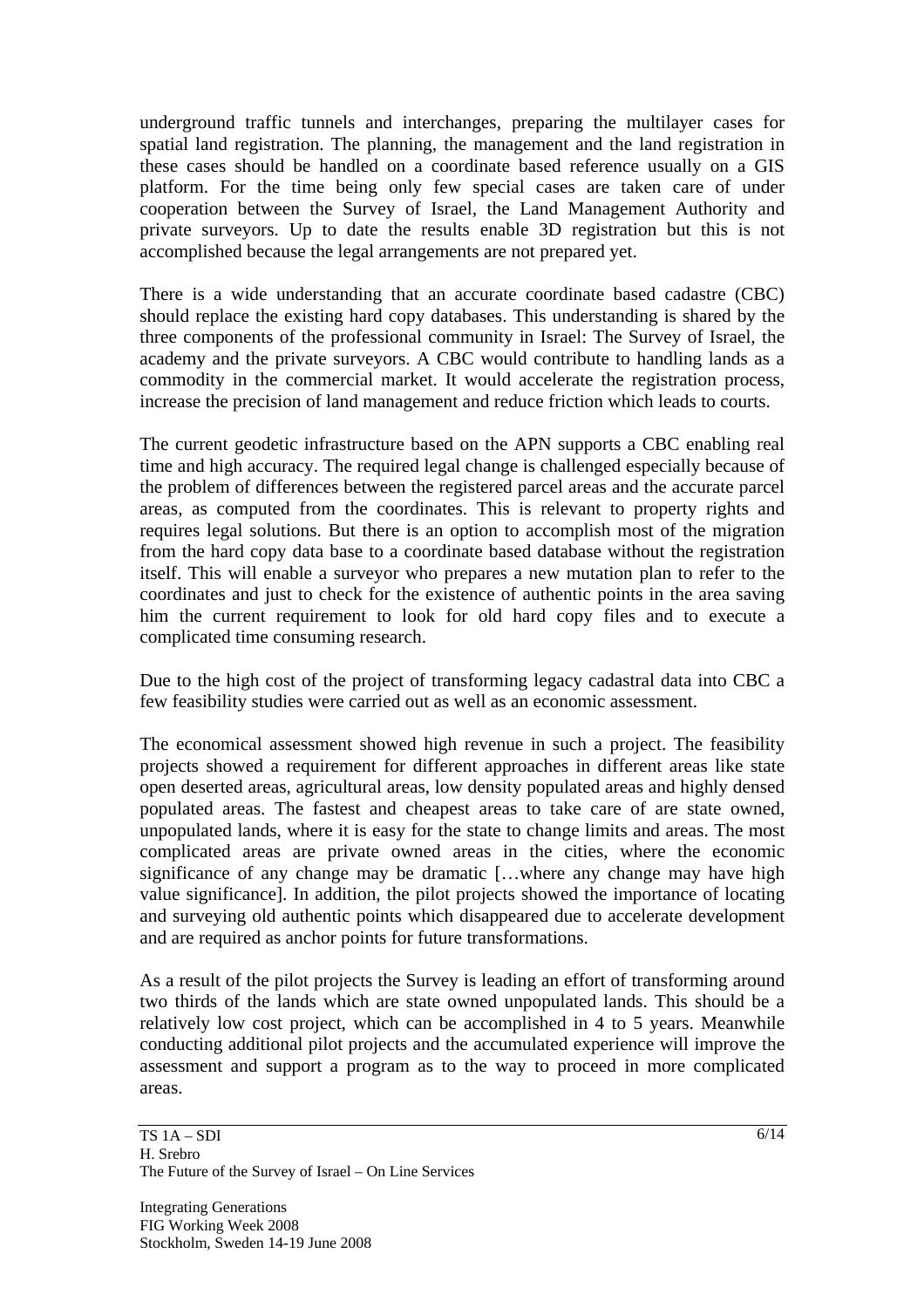The existing cadastral GIS will be improved gradually by accurate coordinates produced through the CBC project and every node point will be attached an accuracy grade to support surveyors.

Since 1991 a National GIS was created by the Survey of Israel (SOI) to serve the government ministries and agencies as well as to support the community of nationwide geospatial consumers.

The data source of the National GIS was based on triangulated aerial photographs, taken at 20,000' altitude, using analytical and digital photogrammetry. The current revision cycle is 3-4 years except roads and orthophoto which are revised annually.

The National GIS of the Survey of Israel consists of a topographic data base including ten topographic layers: orthophoto, elevations, roads, buildings, hydrographic features etc., a cadastral database including blocks and plans, and a database of addresses.

The National GIS infrastructure consists of the infrastructure of the Survey of Israel and many government offices as well as medium and large cities and towns, utility companies and public organizations.

Orthophoto production and data collection is carried out by the private sector. This is the main trend, and Israeli companies provide integrated geospatial for satellite imagery, orthophotography, mapping, GIS, cadastre, visualization tools and more.

The usual mode of cooperation between the SOI and the private sector is that the SOI defines the specifications; private companies carry out the data collection and the staff of the SOI does quality control and integration of the data into the National GIS. Then, the SOI provides data and services directly to the end users.

# **THE GEOSPATIAL PORTAL**

Around two years ago a SOI launched National Geospatial Portal (NGP) (Srebro H. et al., 2006 and Srebro H., 2008). This portal has been developed in cooperation with the Inter-agency Committee for SDI. The portal is already working for a year. It is part of the e-Government initiative and will serve simultaneously as a geospatial portal for the public and a governmental GIS clearing house. For the time being it serves the public free of charge. Following a thorough analysis of the options, the decision was made to build a geospatial data warehouse at the first stage, in order to improve the quality control of data. This approach was adopted because of the variety of data sources. Though the quality of data based on the National GIS is very good, one cannot assure the quality of uncontrolled data coming from all ministries and agencies, so that integrated applications of the simple end web-user may not meet the expected standards.

Following the resolution of the Inter-agency Committee with reference to the national geospatial meta-data standard based on ISO19115, this standard was adopted for the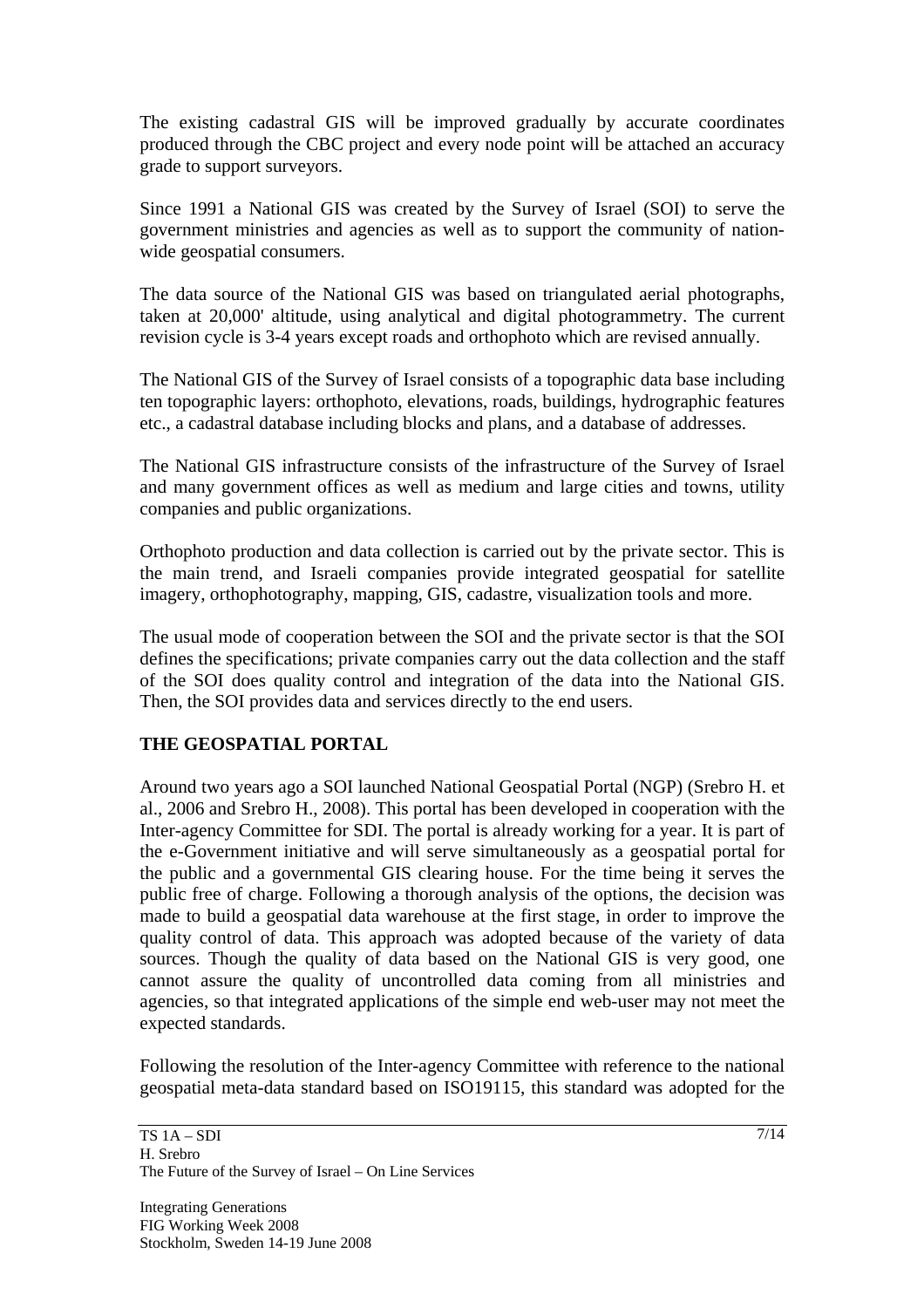portal as well. Meta-data for 400 layers of geospatial data has already been prepared and is accessible in the system.

The system works quite fast and passed successfully loading simulations. Potential users are exposed to the portal and are very satisfied with it, including the education community and potential emergency applications.

# **Main Objectives:**

The first objective of the portal is to consolidate, to integrate and distribute geospatial data following the e-Government policy of making the data available to the public.

The second objective of the portal is to serve as a clearing house of geospatial data between governmental offices and thus to save governmental investment and to improve compatibility and integrativy between governmental offices regarding geospatial and location based applications.

The expectation is that the exposure of data will also stimulate processes of improving the quality and precision of the data.

#### **Organization:**

A steering committee of the two organizations headed by the Director General of the Survey of Israel (who chairs the Inter-Agency committee) defines the goals and confirms the planning. A working team of the committee defines the requirements and controls their achievement while working teams of the Survey of Israel are responsible for their execution.

The main components of the system are: data collection, data integration, simple web operational search mechanisms, national geospatial meta-database, data sharing and data distribution mechanisms and a variety of links to GIS and mapping web sites.

The architecture of the NGP is based on servers in the SOI, which operate as a Data Warehouse supporting, via intranet, internal users of SOI and distributing the data to an identical environment at the central web site of the government using its services, including security of data. The government site data is distributed to the various government offices including web services and via Fire Wall and the internet to the public.

The mode of interaction between the SOI, the government offices and the public is as follows (see figure 2): The SOI collects GIS data of various government offices and public organizations using the coordination of the Inter-Agency Committee for SDI, checks the data and integrates it into the Geospatial Data Warehouse of the Portal. The public (the web users) can either query the NGP directly for pure geospatial subjects, or access via the government portal, a portal of a government office for a complicated issue. The portal of the government office will integrate its internal IT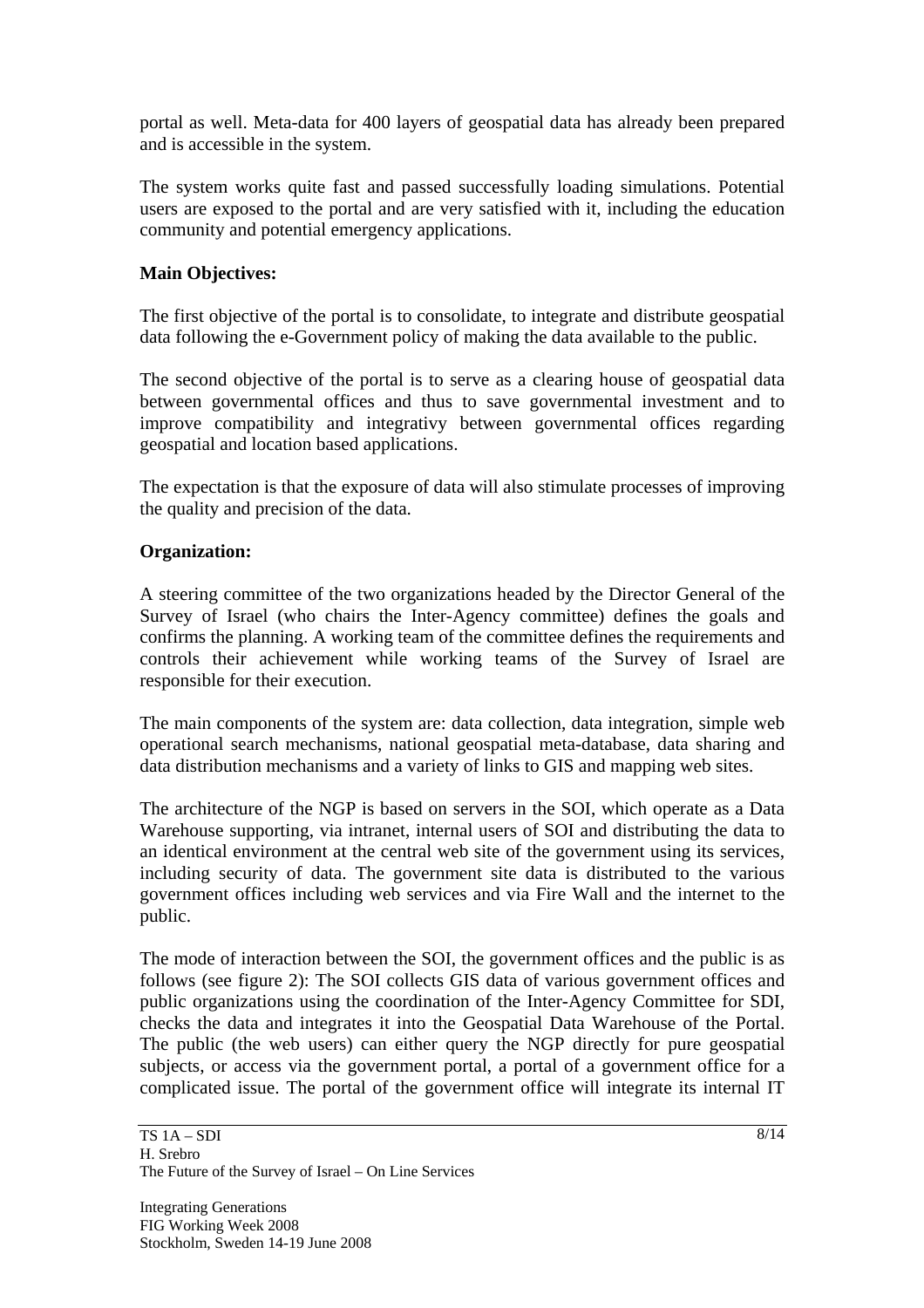and GIS data extracted by the NGP using API (Application Programming Interface), see figure 3.



**Figure 2:** The Online Geospatial Configuration

# **Data Included in the Portal:**

The core of the National Geospatial Portal is a Geospatial Data Warehouse that includes more than 120 layers of geospatial data collected by governmental organizations, thirty of which are from the SOI.

The Portal represents data with great variability and richness that enable the system to sort the layers under main topics and the user to extract relevant metadata. The portal is integrative and the data includes many topics, such as basic mapping (roads, buildings, addresses, orthophoto, contours, hydrology, institutes, various scales of raster topographic layers etc.), layers of cadastre and planning (blocks, plots, town plans, master plans, land reserves, etc.), tourist information (national resorts, national parks, hiking trails, forests, woods, parking areas, etc.), administrative boundaries, transportation, infrastructure, security and national emergencies. The portal enables simultaneous presentation of multiple layers of information, with high cartographic fit, linked to attribute information in various formats according to the spatial entities.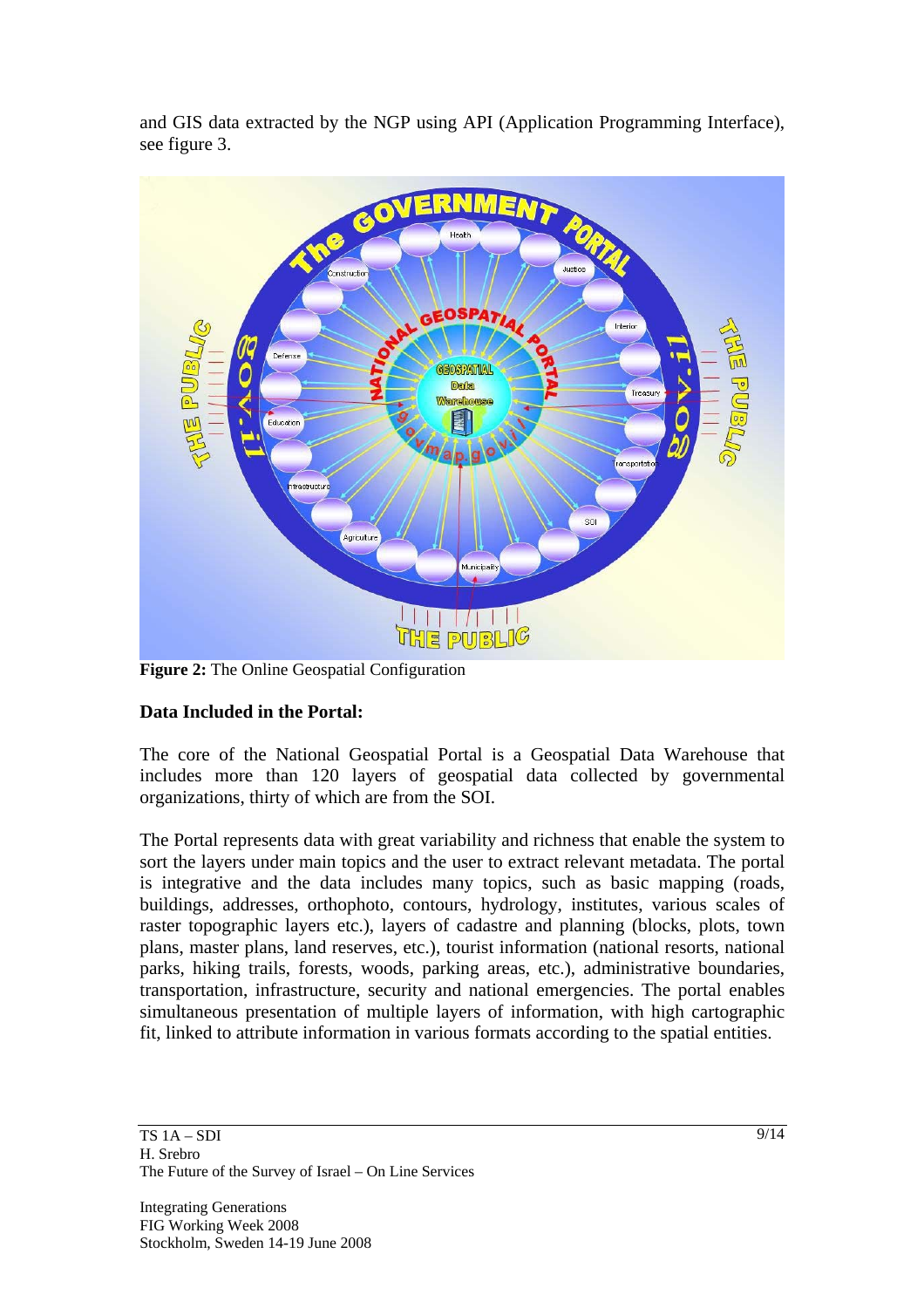In addition, and based on the general data in the system, there are engines that enable links to other databases, that might give specific information in special operative applications in the future, for internal governmental usage.



**Fig. 3:** A Model of Integration between the National Geospatial Portal and the Organization Portal

# **The Functionality of the Portal:**

As mentioned above, the portal's concept allows its operation by any user, professional, or layman, from various disciplines. With this principle in mind the tools are divided into two sets: standard tools, which are presented on the main screen, and advanced tools that are not presented to unskilled users. In addition, the portal includes an external interface to other operation systems (general and flexible API with parameters). User interface allows simple as well as sophisticated modes of operation

# **The Metadata Component in the Geospatial Portal:**

The metadata is an important component in the geospatial portal.

The development of the portal is progressing in accordance with the ripening of the Israeli national geographic metadata standard, as a component of the National GIS standards. These processes are taking place in SOI as a result of the activities of the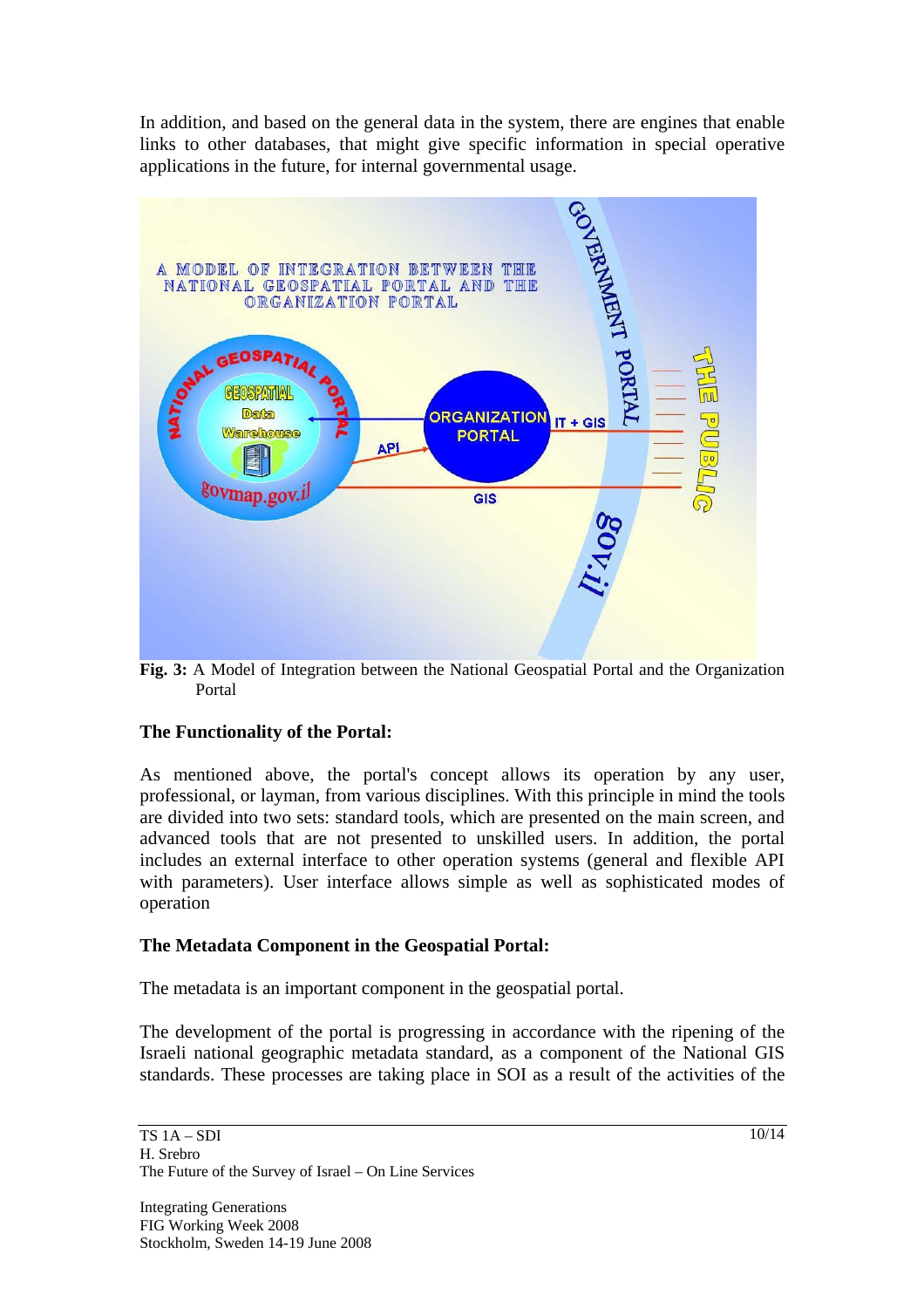Inter-Agency Committee for SDI. The new metadata standard was approved and adopted by the committee.

The development of the metadata component is based on ISO 19115, and was constructed in a way that will enable its direct feeding to ARC CATALOG (An ESRI product), but will be observed (in Hebrew) similarly to other portal components on commonly used web computers/terminals.

All the information in the portal is accessible to the public, with no limitation or a need of passwords or permits. The metadata search engine of the portal can search through 400 layers of GIS of countrywide coverage, or of national interest, in spite of the fact that the information included in the portal includes only a quarter of these layers.

The rest of the layers are not ready for presentation for various reasons: homeland security, intellectual property, privacy and lack of updated data.

# **The Future Environment:**

The Geospatial Portal is the main platform for the online services of the Survey of Israel to Governmental agencies, to the general public and to the professional community including private surveyors.

Additional on line channels will be used in order to augment the Geospatial portal. The goal is to supply within three years all the services on line. This will include:

- The use of the Active Permanent Stations.

- A direct access to the National Geodetic Data Base (NGDB) (see figure 4).

- An on-line communication with surveyors for the evaluation of surveys made by private surveyors.

- A direct access to the cadastral data base.

- An on-line communication with surveyors for the evaluation of mutation plans.

- A direct access to the National Archive of Maps and Aerial Photographs.

- A direct access to the cadastral GIS, to the topographic GIS, to a cartographic data base and to the geospatial data of the Survey of Israel and of other governmental and public organizations.

Figure 4 shows the Survey of Israel on-line data and services model.

Figure 5 shows the system Interface configuration describing schematically the relationship between the internal production environment and the external service environment.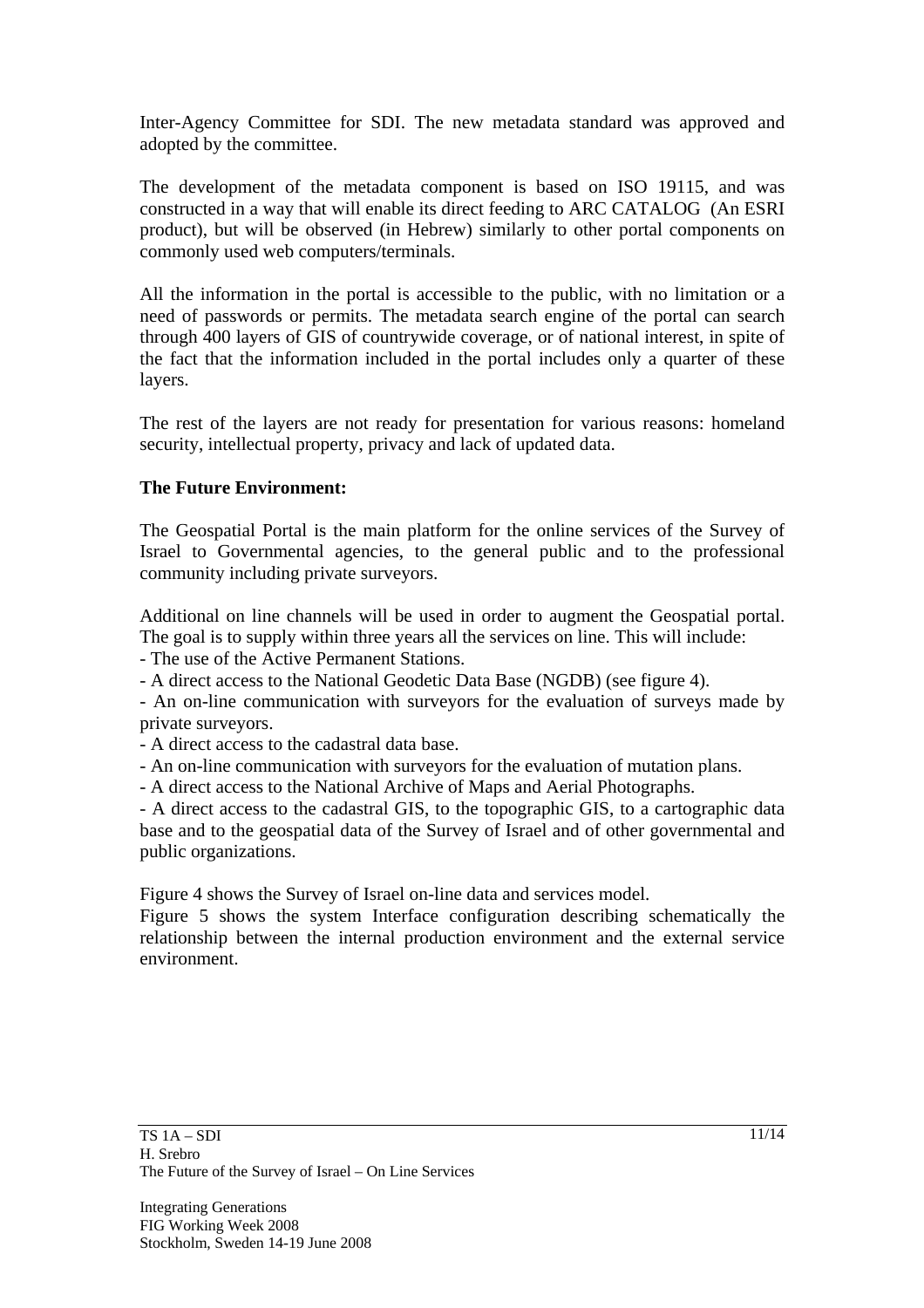

**Figure 4:** The Survey of Israel on-line data and services model.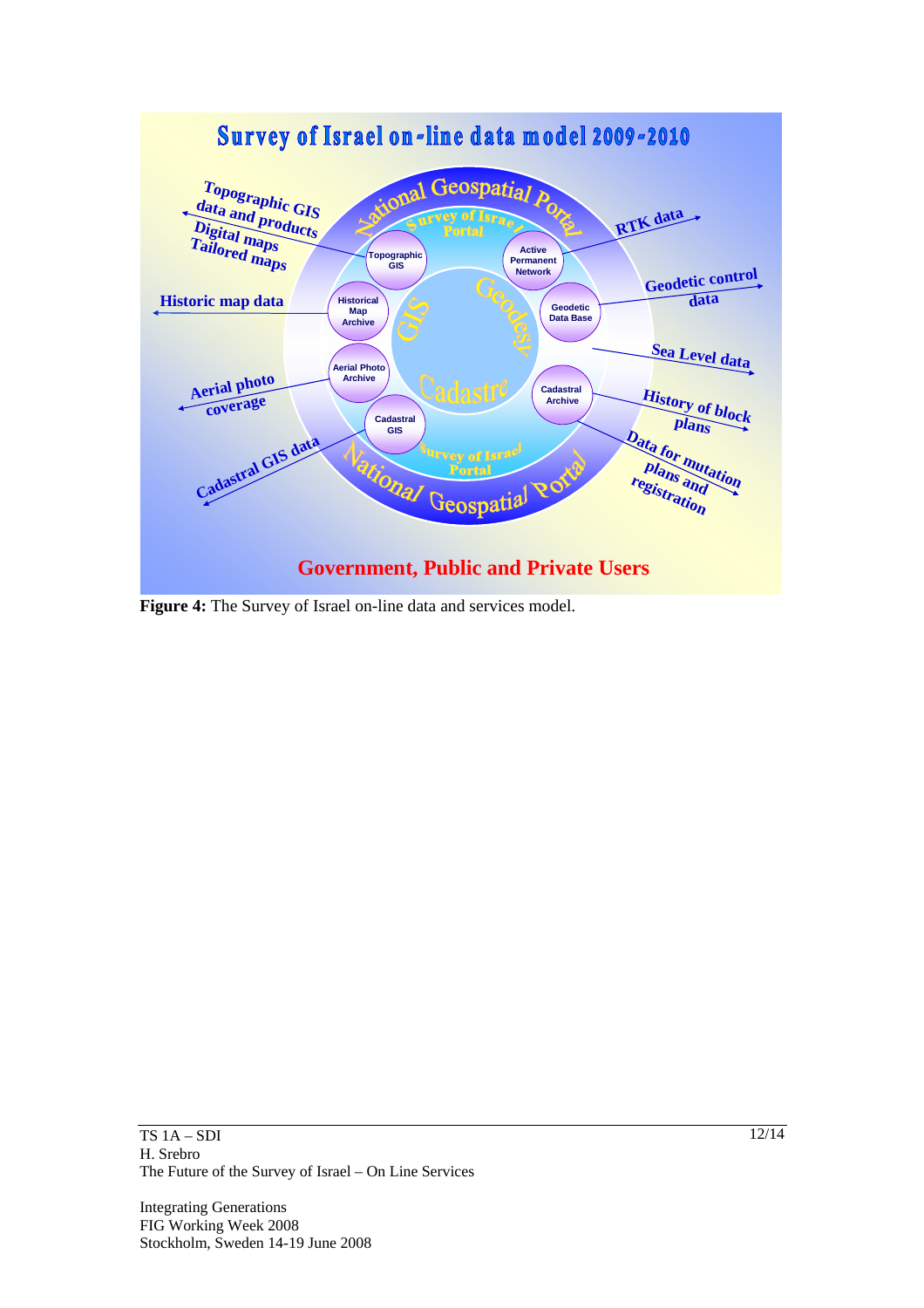

**Figure 5:** The relationship between the internal production environment and the external service environment.

# **CONCLUDING REMARKS**

Following the current trend, the future of National Mapping Agencies will be based on online services both to the general public and to other government and public organizations. This refers to geodetic services based on satellite permanent stations (combining GPS, GLONASS and GALILEO) both for horizontal and vertical references. It refers to coordinate based cadastral framework, databases and computerized archives as well as supporting control of cadastral mutations based on the permanent stations. This refers also to geospatial databases including rectified imagery (either from aerial photographs, or satellite images), topographic data, addresses and more.

The data integrated in GIS should be accessible through the web, through geospatial portals, either free of charge, or selectively accessible due to security, or payment policies.

The geospatial data should be accessible to government agencies for integration with the IT infrastructure for integrated web services through web portals. A special attention should be paid to the use of geospatial information by portals of learning geography for the full range between kindergartens and university graduates.

Integrating Generations FIG Working Week 2008 Stockholm, Sweden 14-19 June 2008